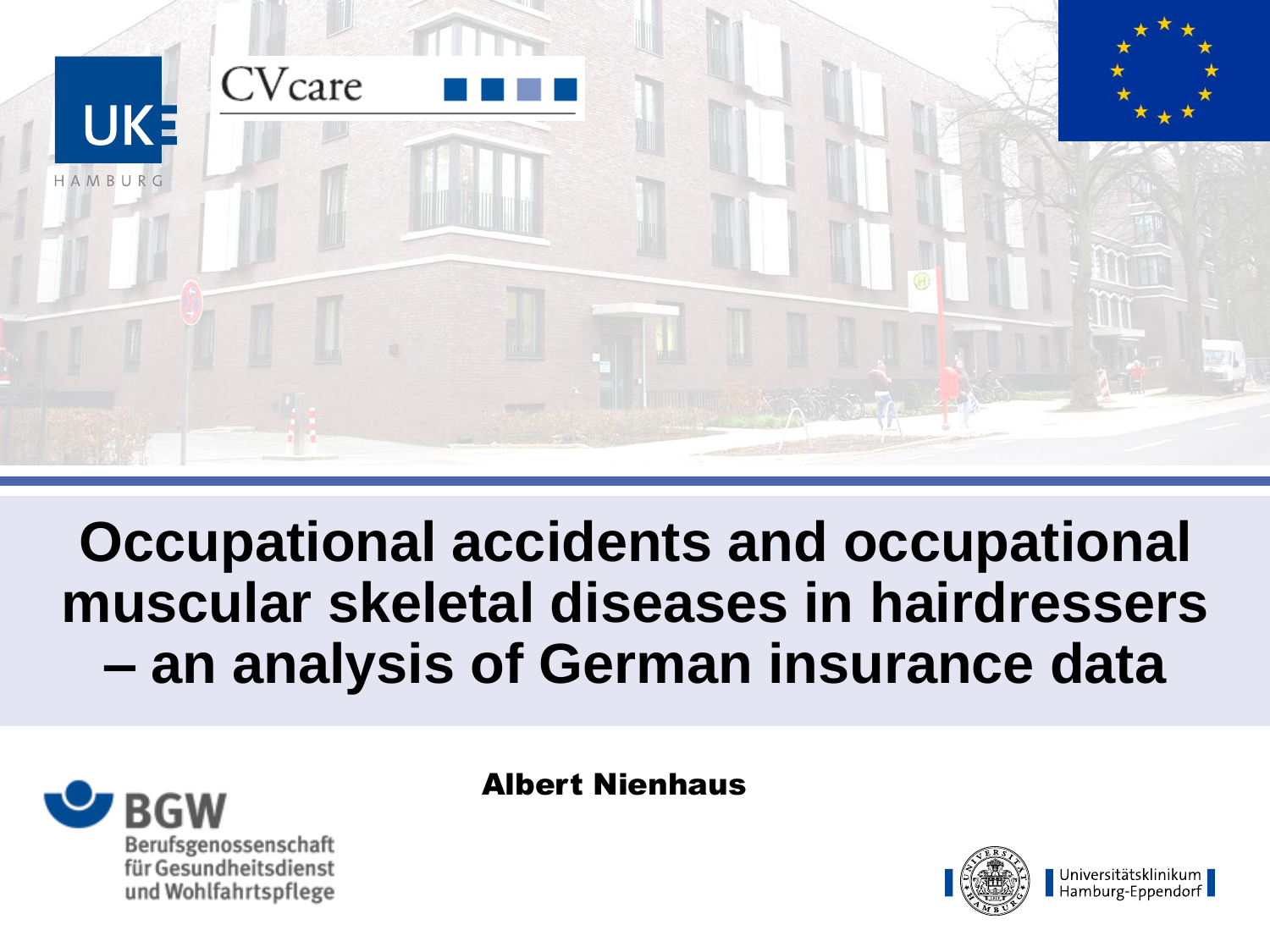#### **Outline**

- 1. Introduction Centre of Excellence for Health Services Research for Healthcare Professionals (CVcare)
- 2. Data from Statutory German Accident Insurance (BGW)
	- **•** workplace & work-related traffic accidents
	- **s** suspected occupational diseases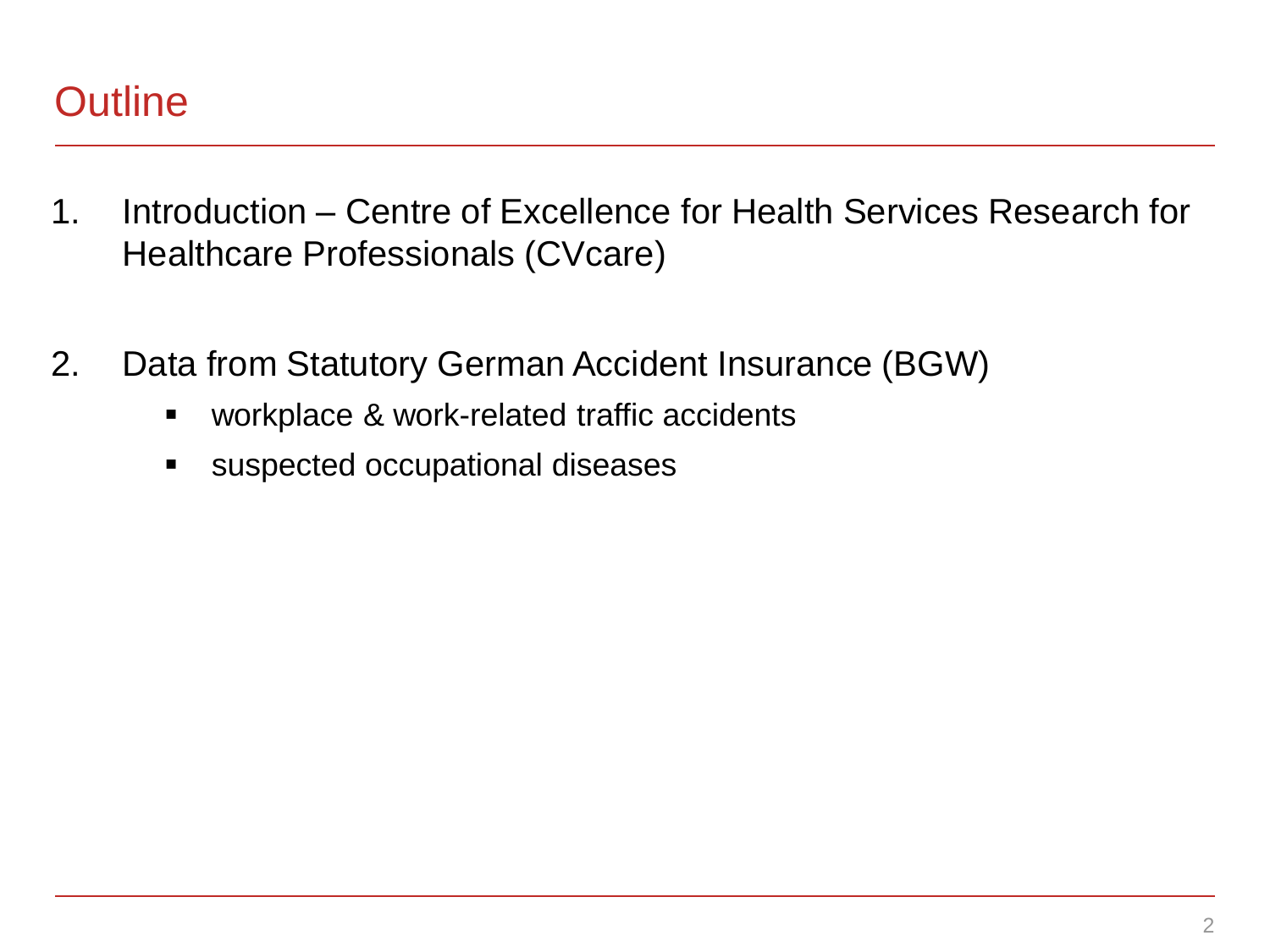### CVcare **FILE Centre of Excellence for Health** Services Research for Healthcare Professionals



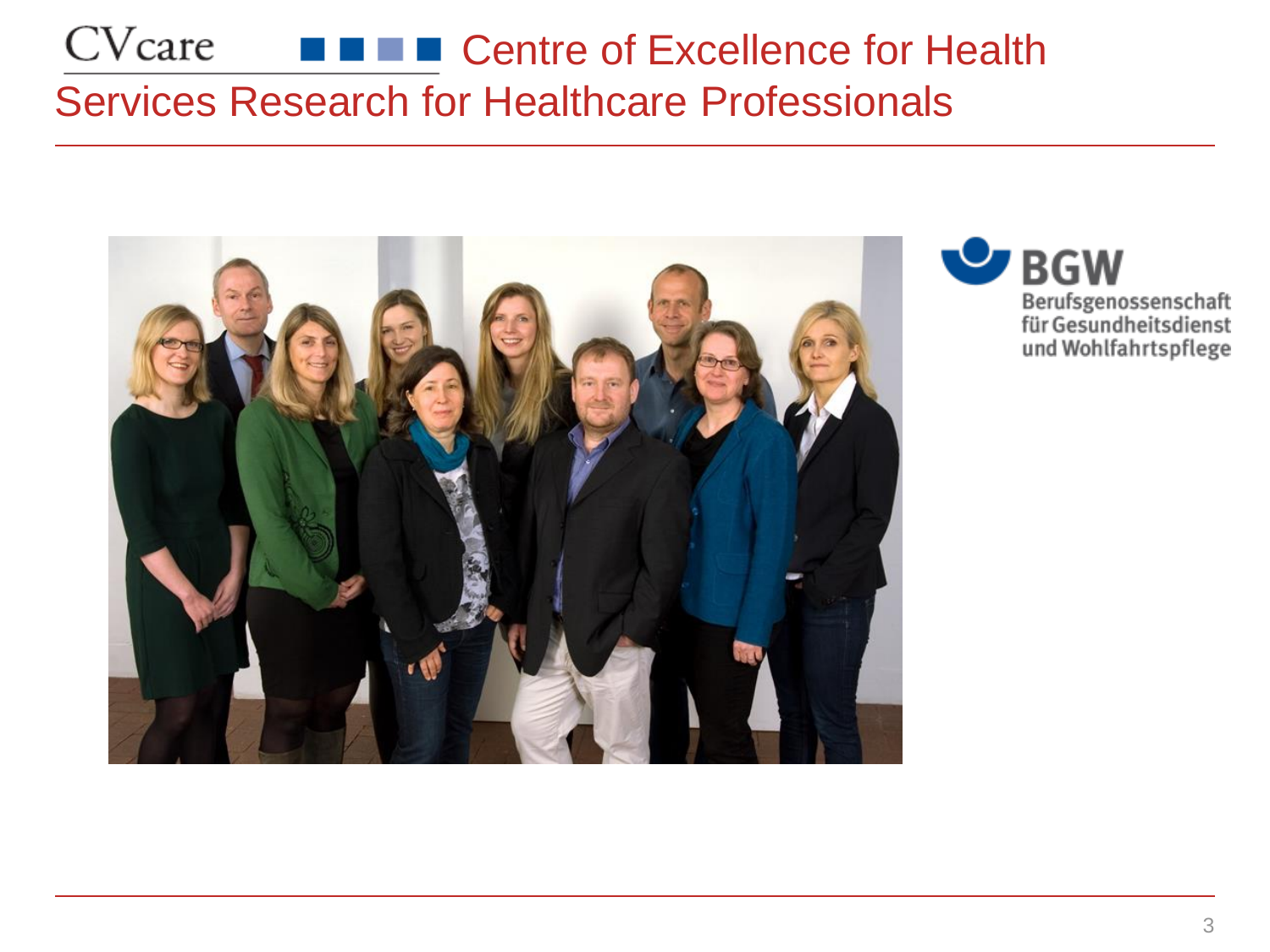## Introduction - MSD burden



Source: Coral Club International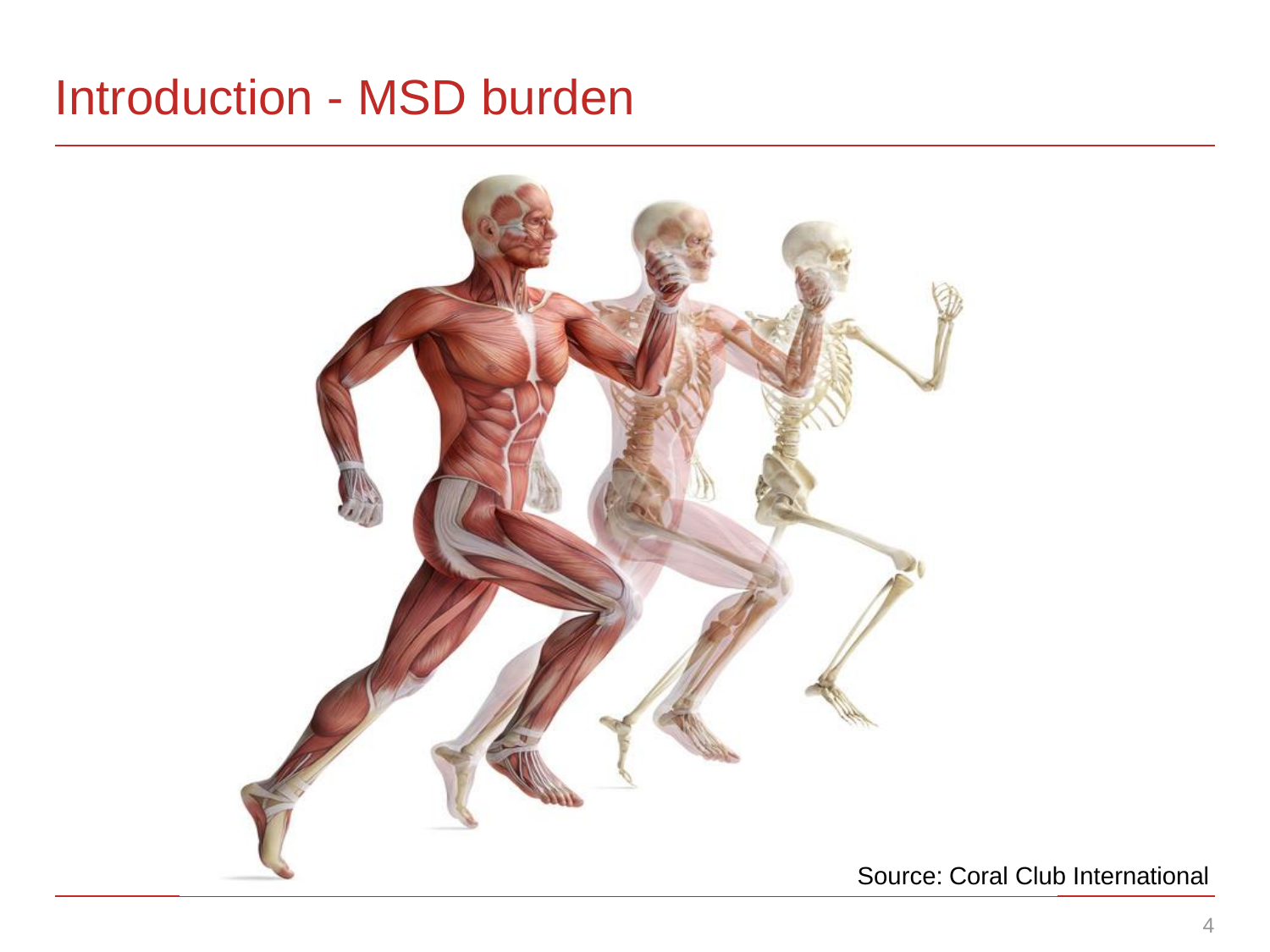### Grandparents, Parents, Children

Prevalence of MSD increases with age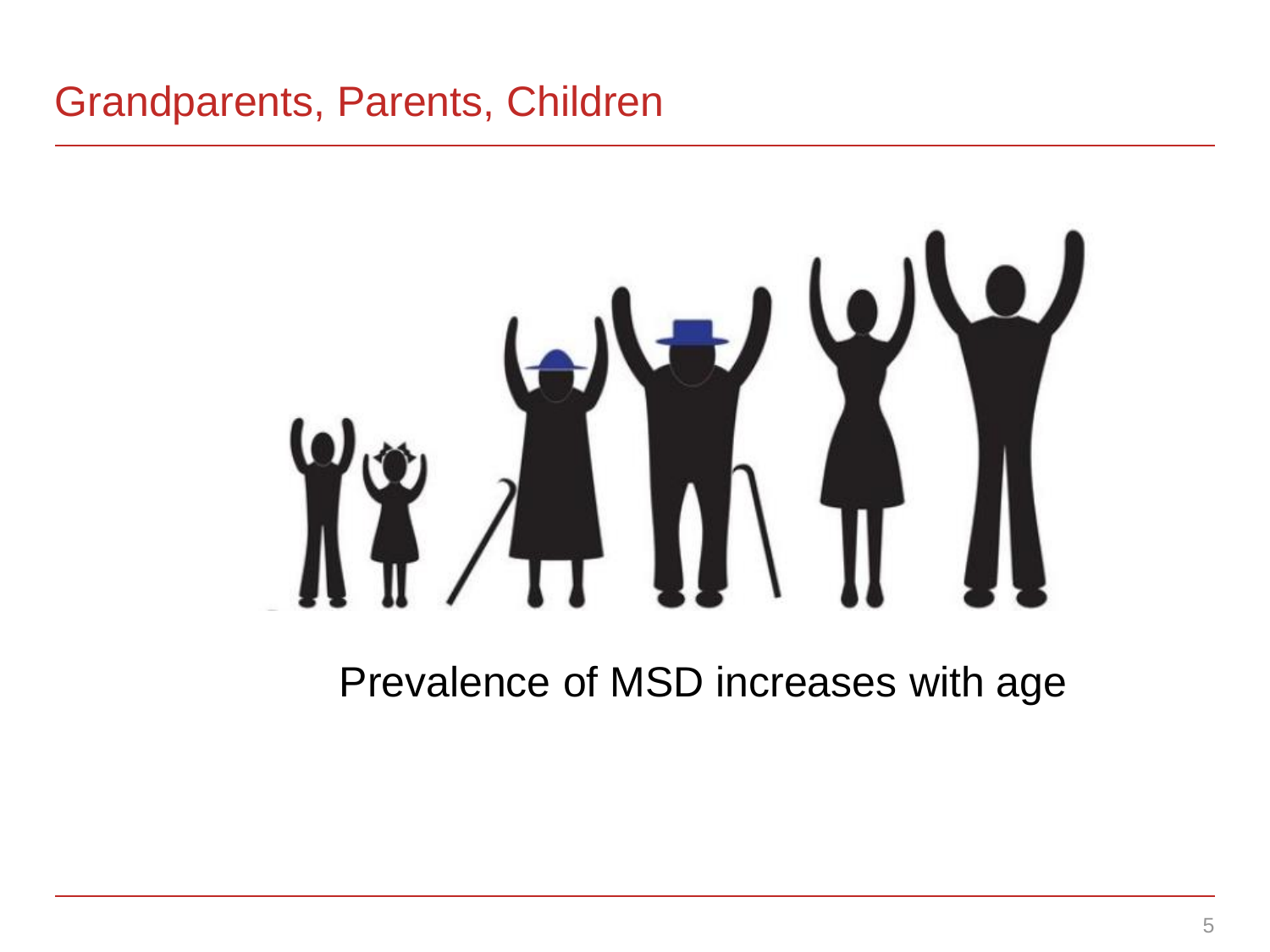#### **Socio-economic factors**

- Social class
- Age
- **Education**
- Labour status/unemployment

#### **Work-related factors**

- Trade sector
- Overload/incorrect loading
- Psychosocial stress
- Lack of gratification
- Work dissatisfaction
- Lack of social support

#### **Psychological factors**

- Depressive disorders
- Fear or anxiety
- Stress, family pressures

Musculoskeletal disorders

#### **Behavioral factors**

- Physical inactivity
- Malnutrition and malnourishment
- Tobacco use

#### **Structural factors**

Potential tripping hazards

#### **Physical constraints/ pre-existing conditions**

- Overweight / obesity
- Sport injuries
- **Accidents**
- Impairment of senses

#### **Health competence**

• Low health awareness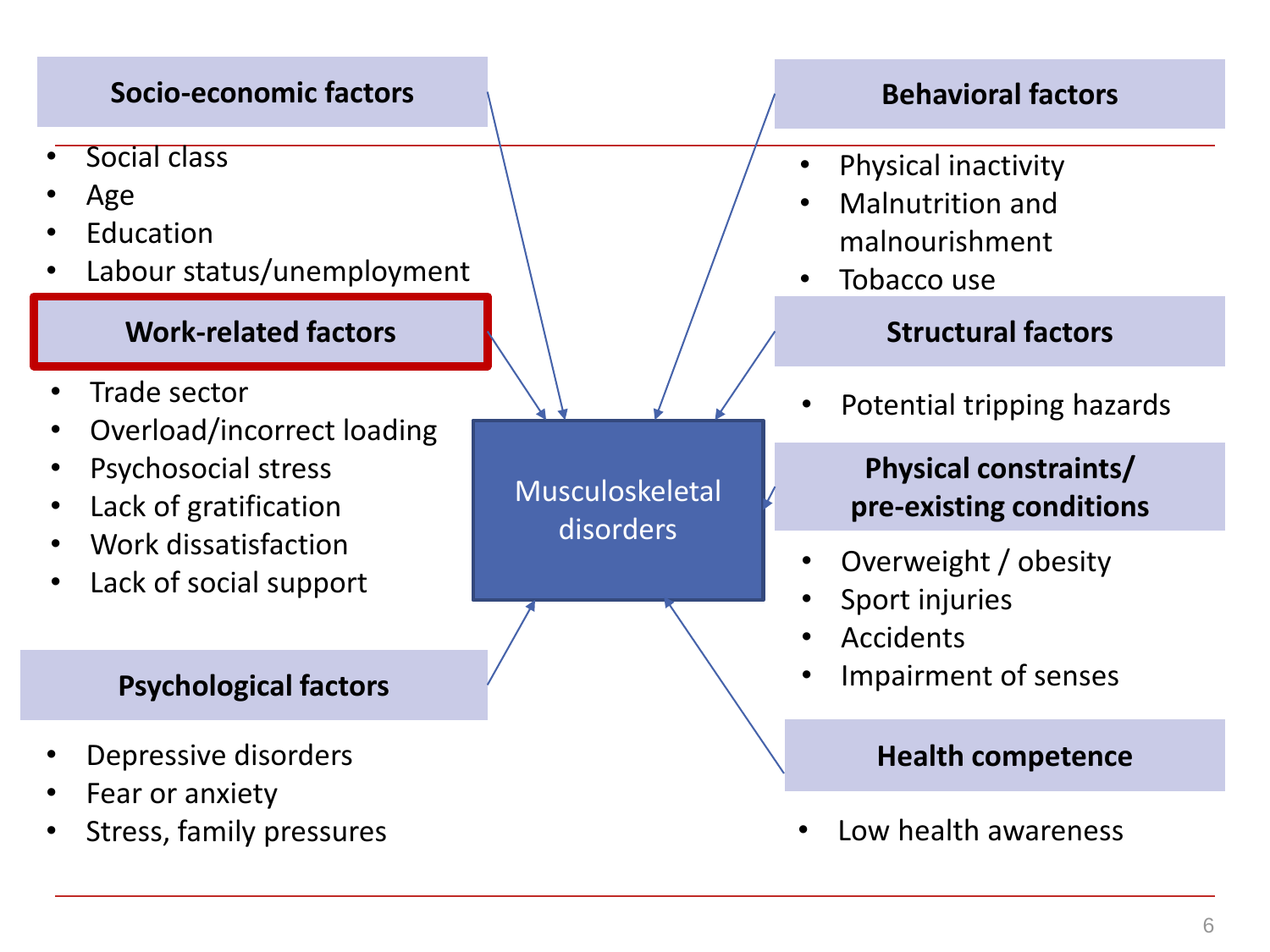#### Work related disease and occupational disease

Work related disease: - - Exposure at work is one of severl other factors causing the disease.

- Occupational disease  $\blacksquare$  The disease is mentioned on a list of the government.
	- It is likely that the disease would not have been occured without the exposue at work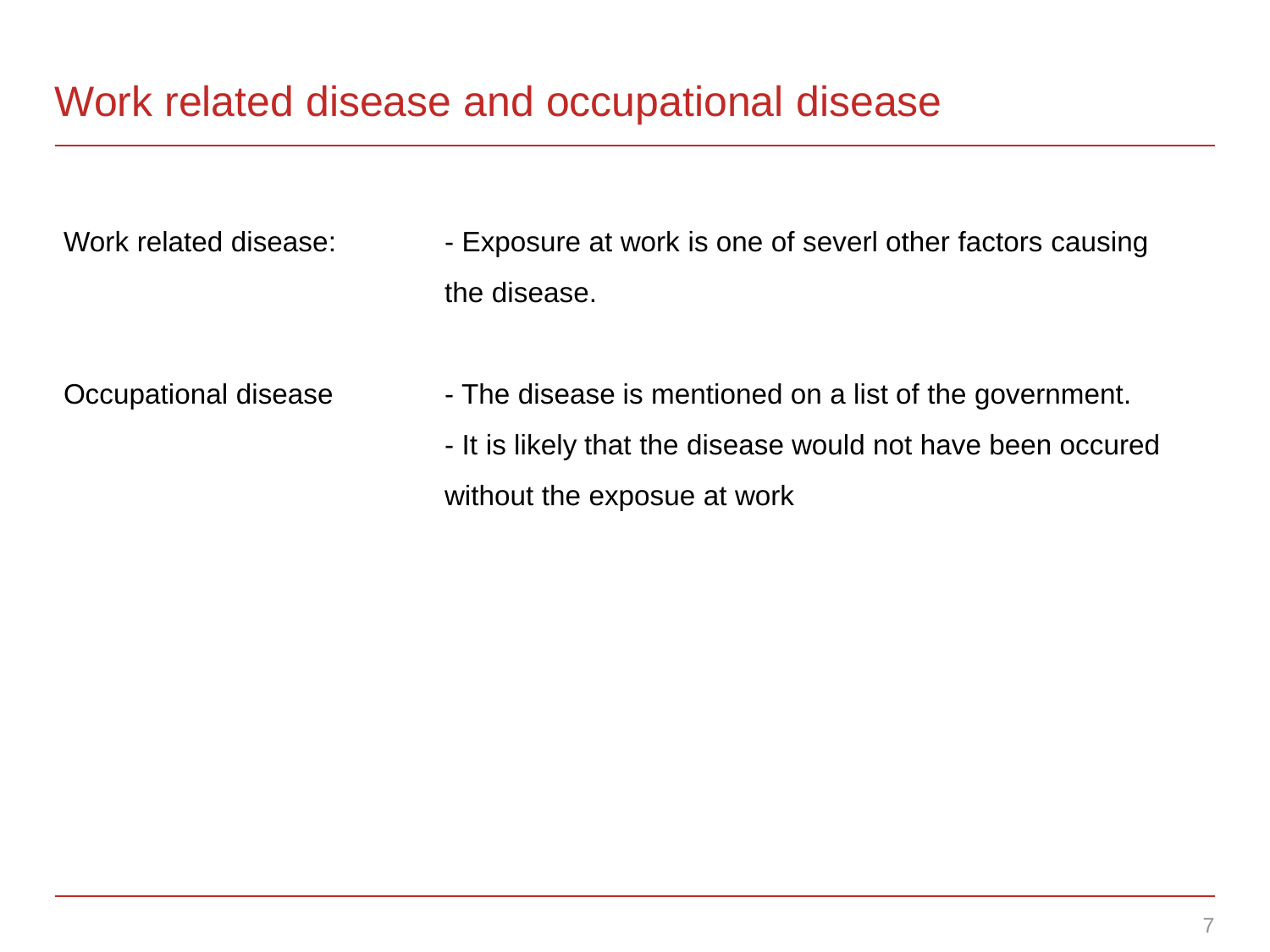### MSD as occupational disease (OC) in Germany

- Disc degeneration of the lumbar spine due to heavy lifting and bending forward for more than 90<sup>0</sup>
- Disc degeneration of the neck due to carrying customers
- Arthrosis of the knee due to kneeling and crowing
- Problems of tendons and tendons sheath due to new, unaccustomed strenuous work
- **Carpel tunnel syndrome due to repetitive movements, inclinations and forceful work of wrist**

Conclusion: Most MSD as OC do not apply for hairdressers

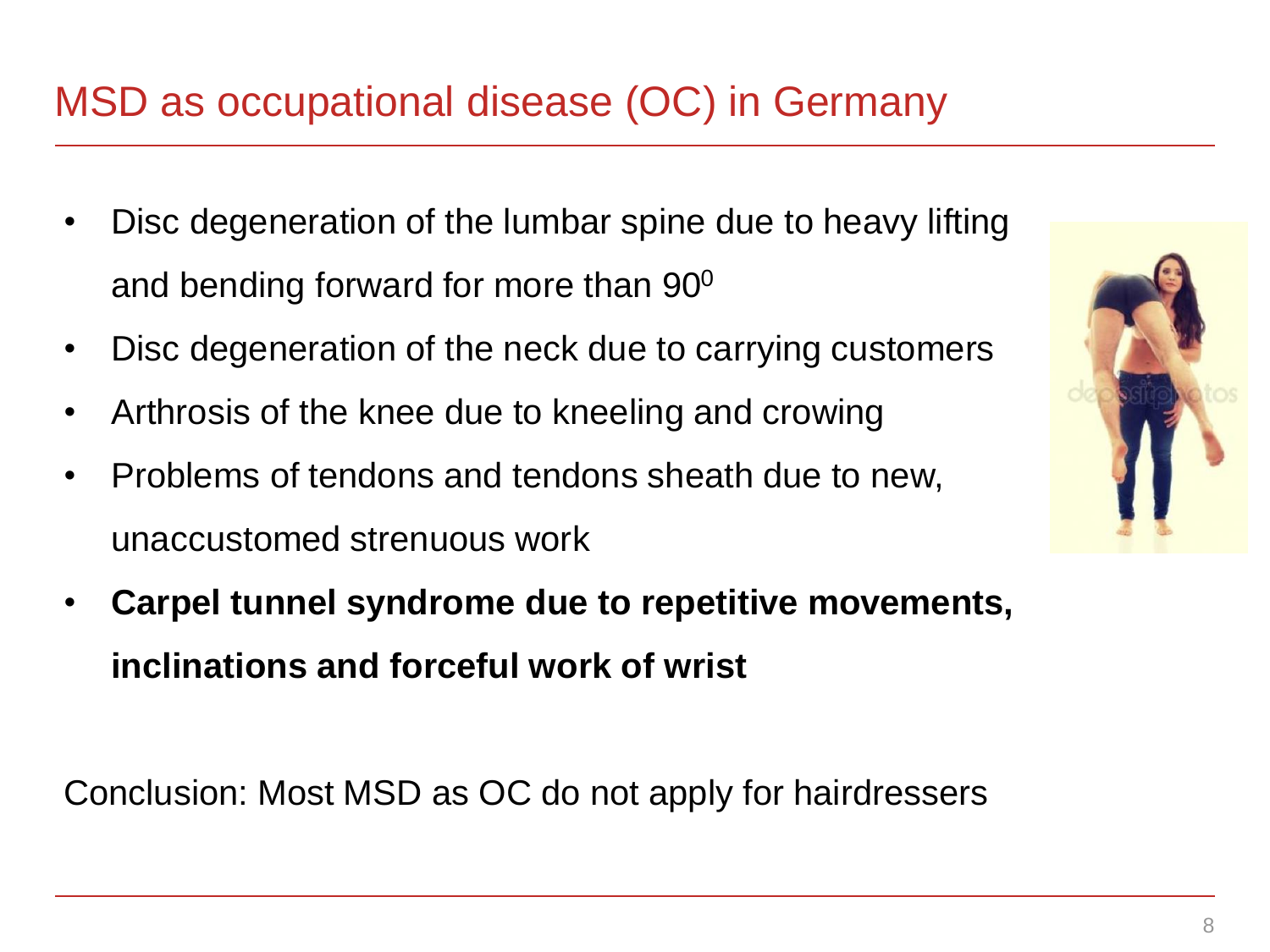2. Data on hairdressers from Statutory Accident Insurance

Routine data from Institution for Statutory Accident Insurance and Prevention in the Health and Welfare Services (BGW)

- 1. Workplace accidents
- 2. Work-related traffic accidents
- 3. Occupational diseases

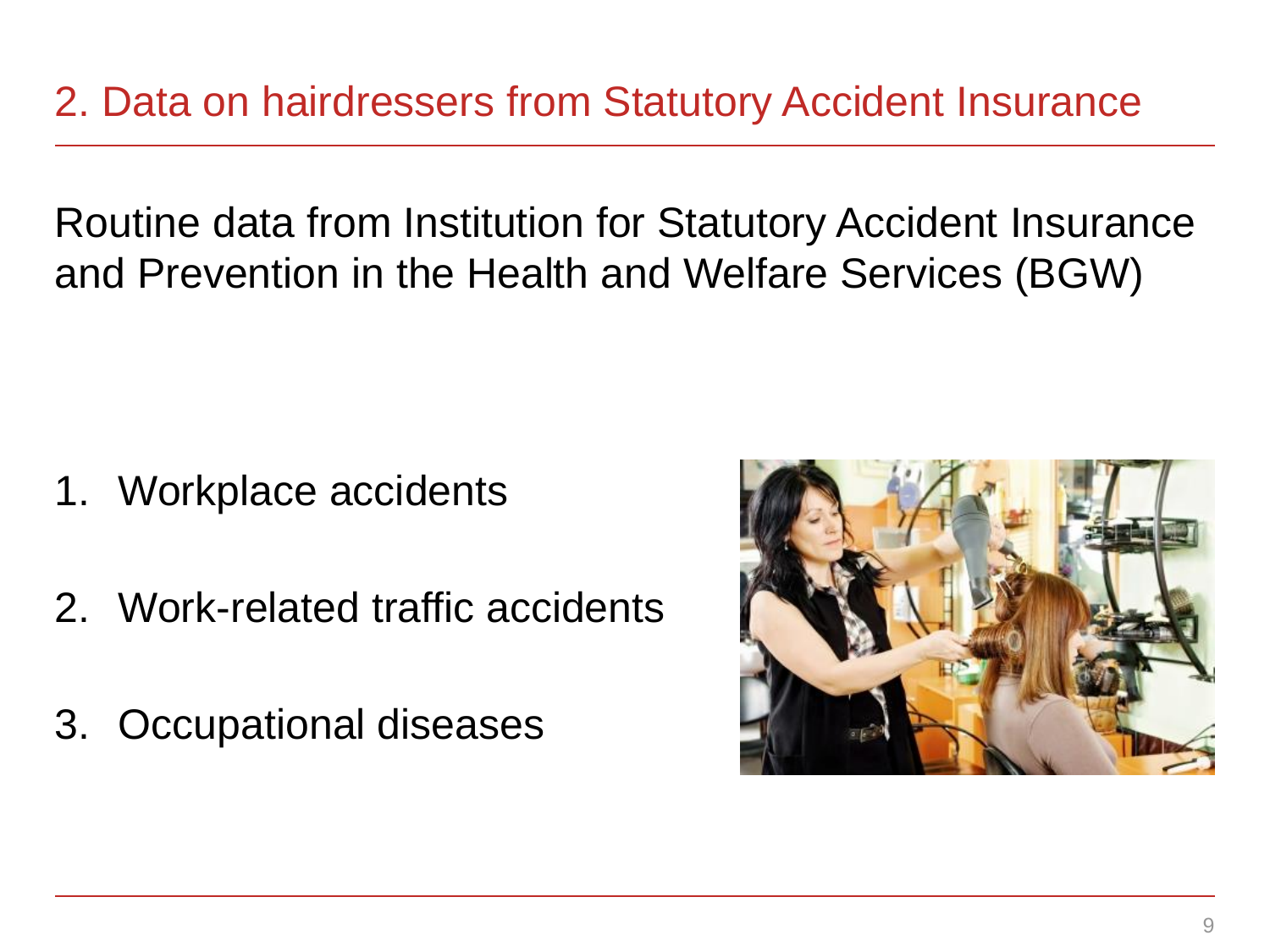### Reported incidents for the years 2012-2016 in hairdressing

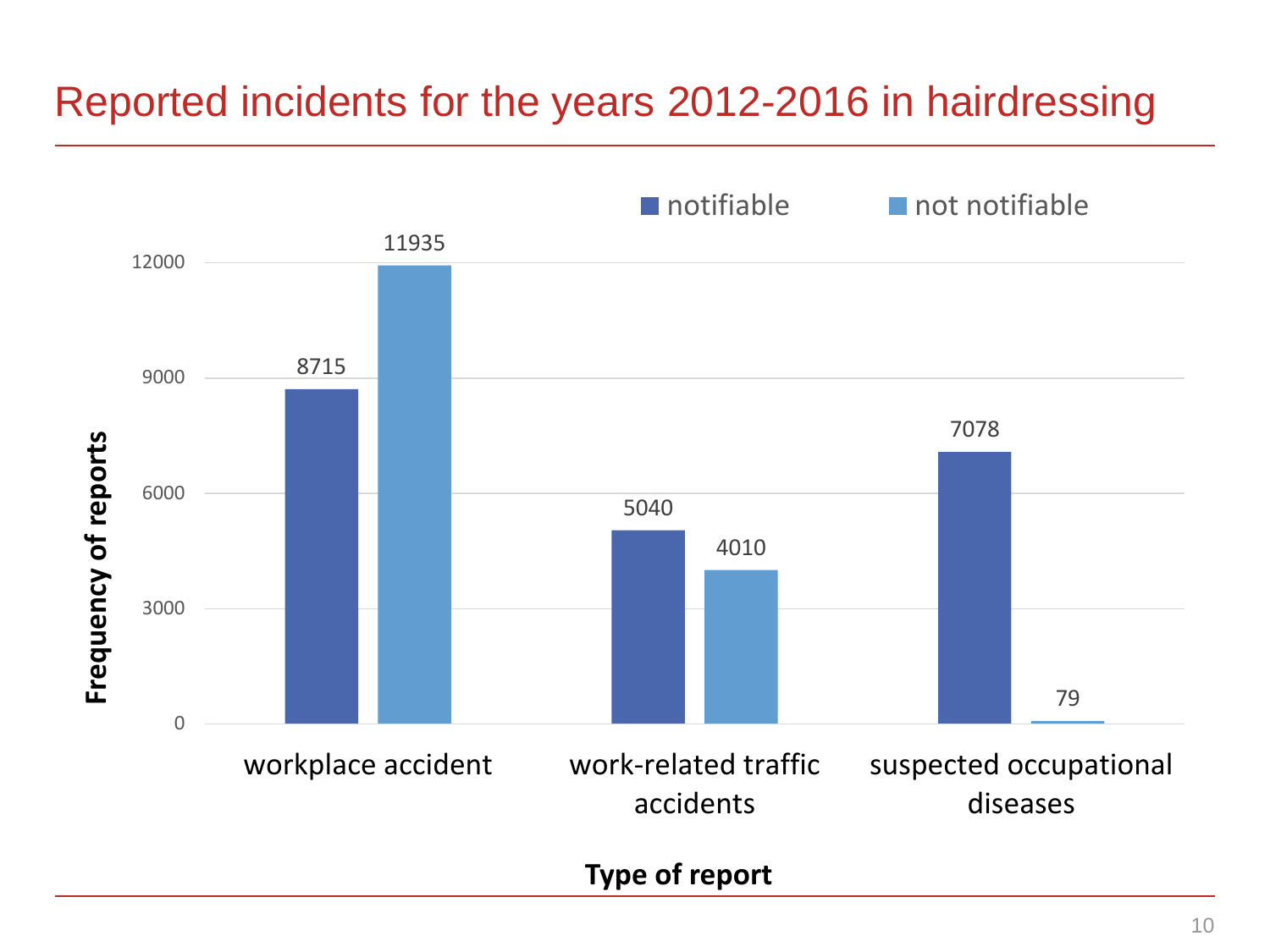### Number per 1.000 workers of workplace / work-related traffic accidents and occupational diseases

|      | 1. workplace<br>accidents |             | 2. work-related traffic | accidents   | 3. suspected<br>occupational diseases |             |  |
|------|---------------------------|-------------|-------------------------|-------------|---------------------------------------|-------------|--|
| year | hair-<br>dressers         | all insured | hair-<br>dressers       | all insured | hair-<br>dressers                     | all insured |  |
| 2012 | 7.7                       | 15.3        | 3.4                     | 4.3         | 7.1                                   | 2.7         |  |
| 2013 | 7.9                       | 15.2        | 3.3                     | 4.6         | 6.6                                   | 2.7         |  |
| 2014 | 7.6                       | 15.8        | 2.9                     | 4.2         | 6.4                                   | 2.7         |  |
| 2015 | 7.6                       | 15.7        | 4.2                     | 4.3         | 5.8                                   | 2.8         |  |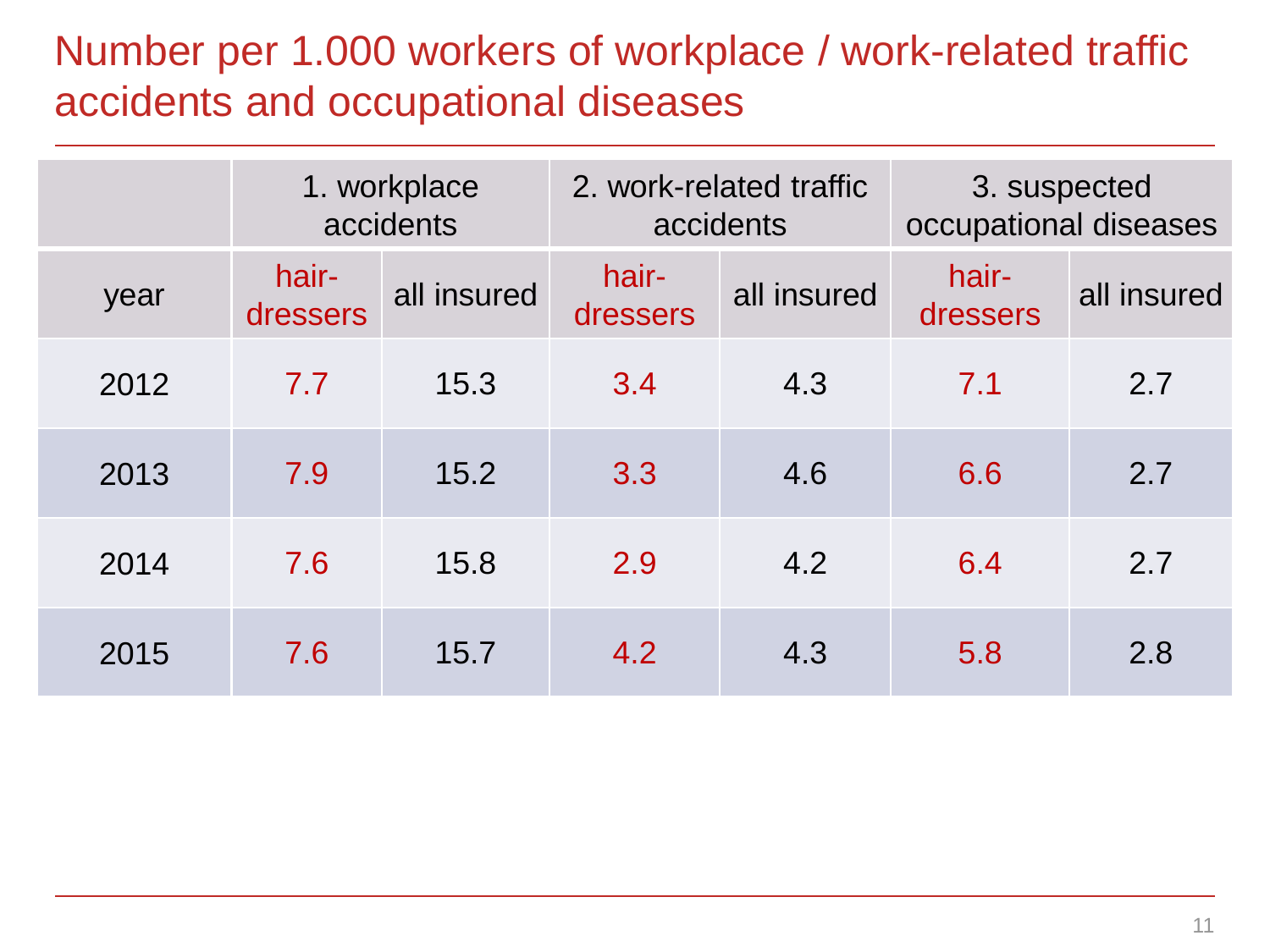#### Incident statistics startified by age and gender



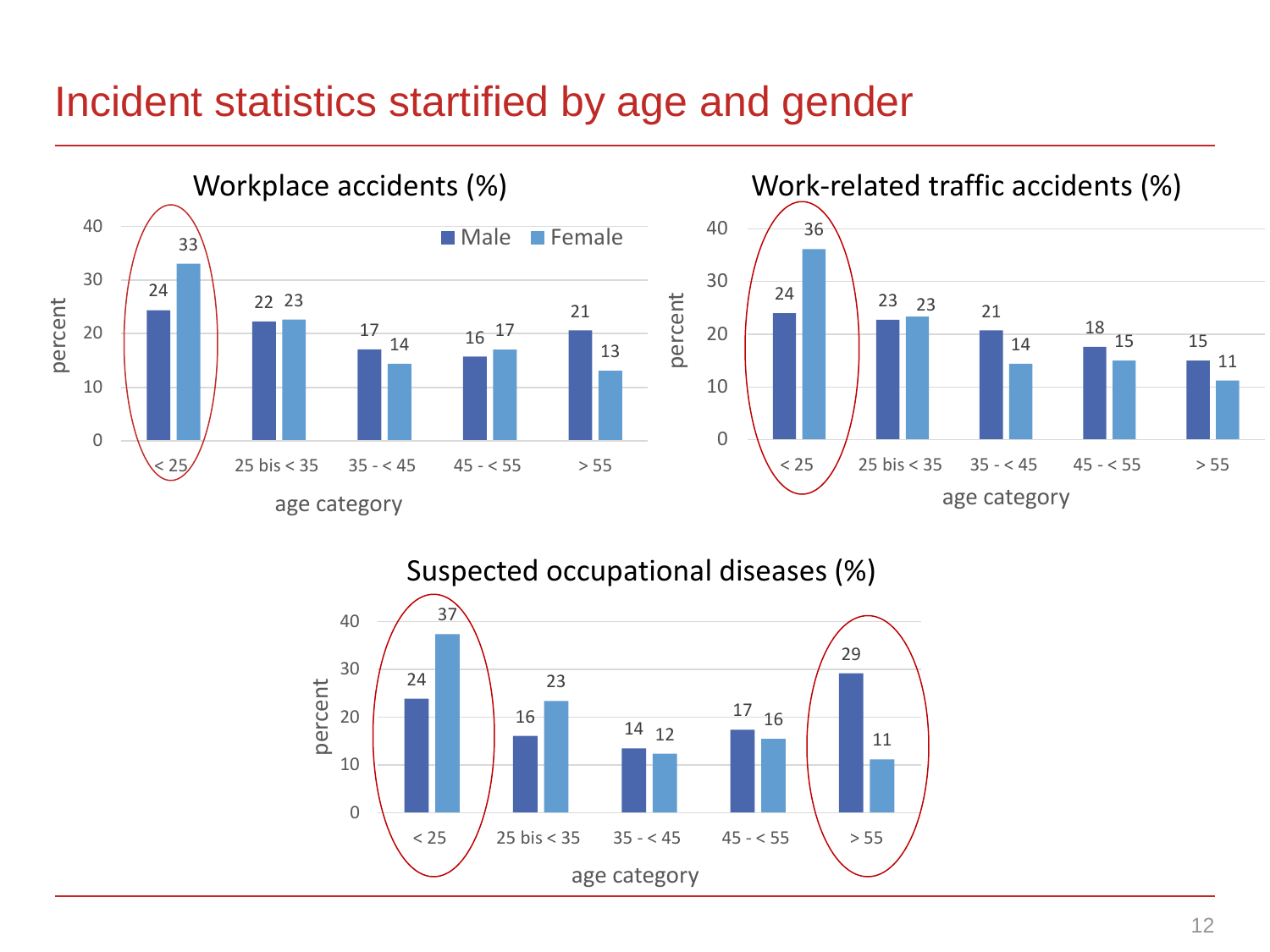### Workplace accidents – injured body part & type of injury

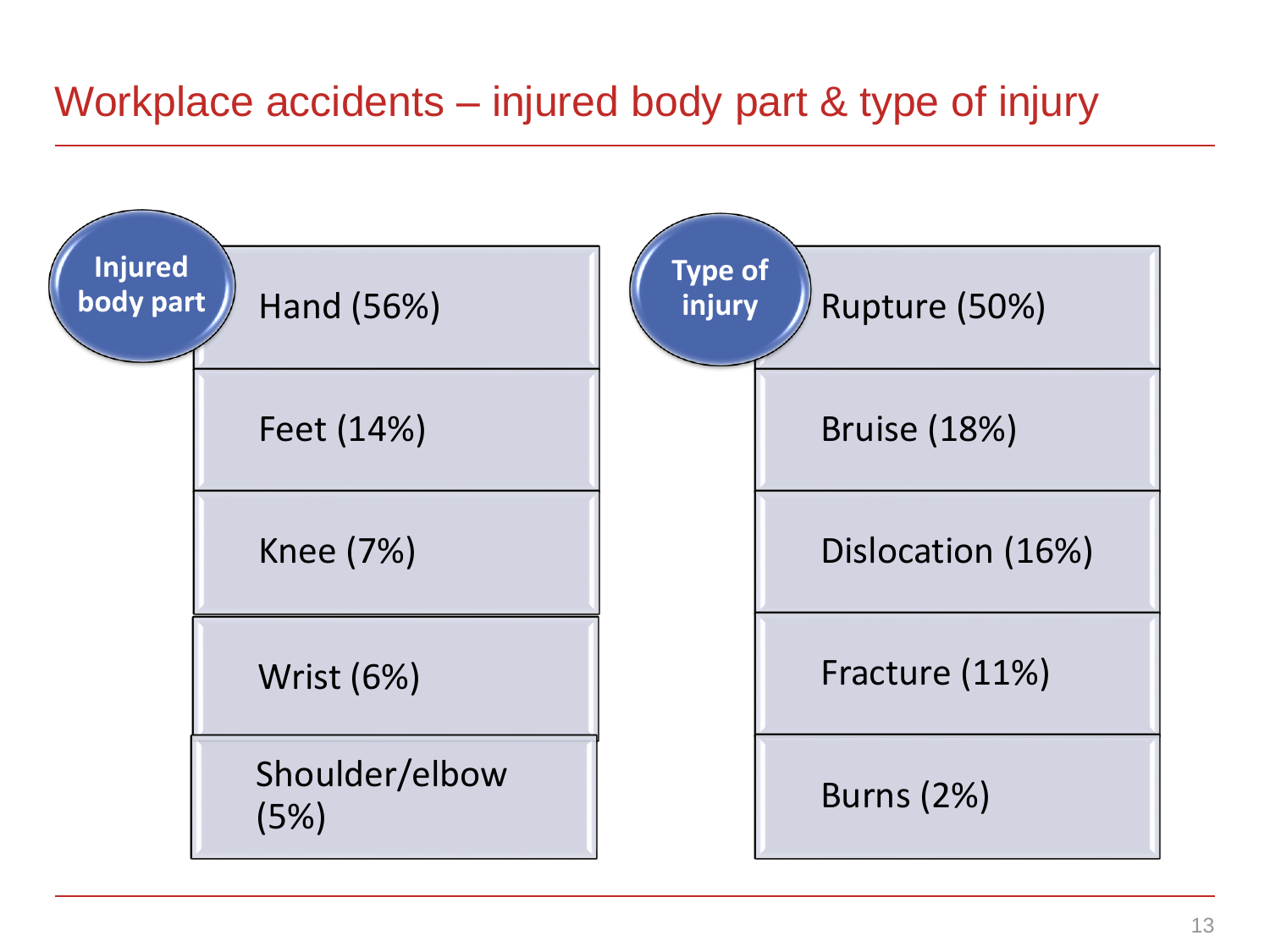### Accident circumstances (60% happened in the salon)

| <b>Action which lead to an accident</b>          | $\%$ |
|--------------------------------------------------|------|
| 1. Moving (e.g. walking, running, go up or down) | 38   |
| 2. Working with hand tools                       | 26   |
| 3. Driving or go with a vehicle                  | 20   |
| 4. Manual handling (grabbing, holding something) | 11   |
| 5. Other (e.g. carrying loads)                   | 6    |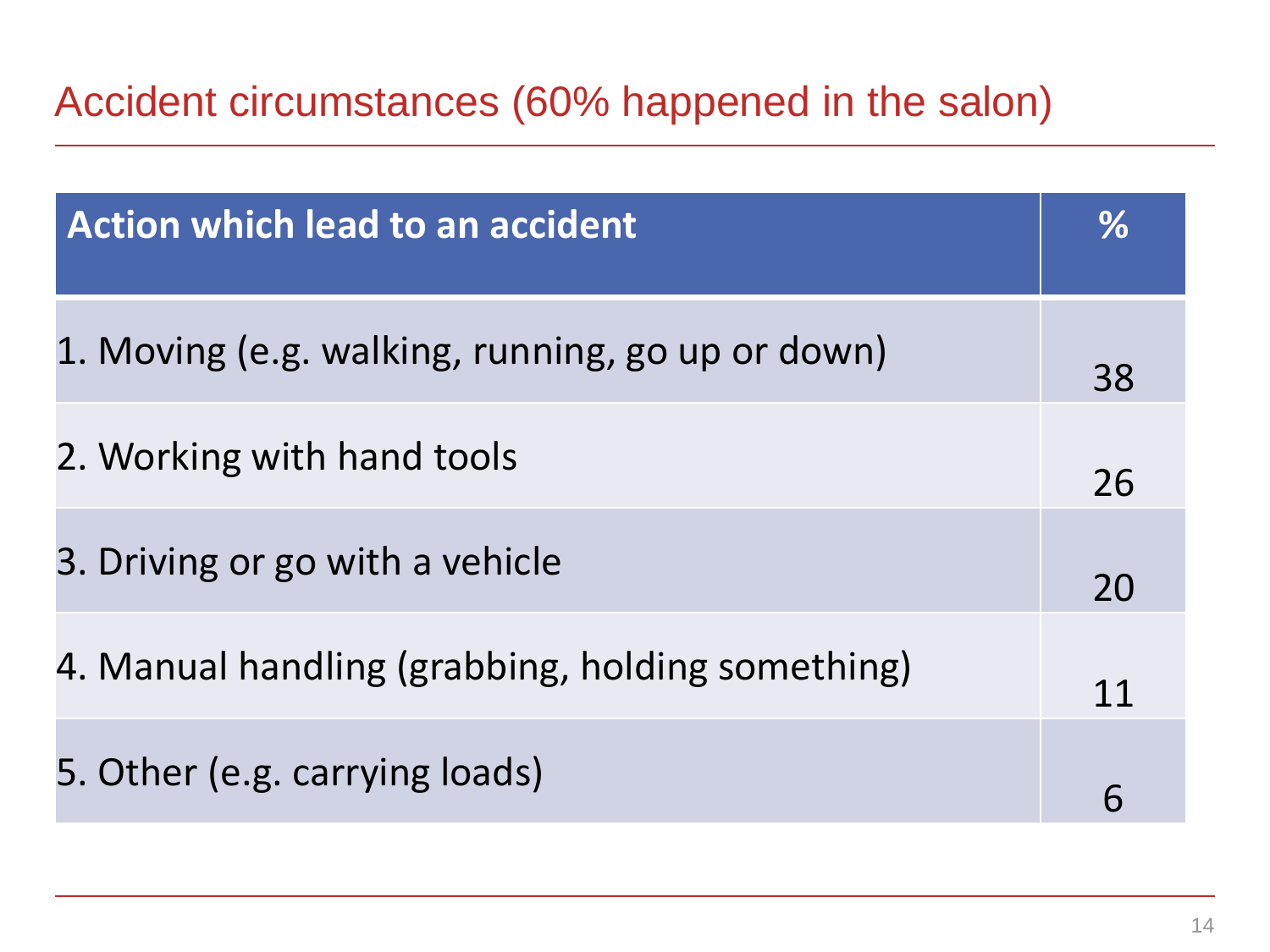### Reported suspected occupational diseases (2012-2016) **MSD – TOP 3**

| <b>Group of diseases</b>                      | 2012           | 2013  | 2014           | 2015           | 2016           | Total (%)         |  |
|-----------------------------------------------|----------------|-------|----------------|----------------|----------------|-------------------|--|
| 1. Skin disease                               | 1.071          | 1.056 | 932            | 819            | 733            | 4.611(67)         |  |
| 2. Respiratory disease                        | 266            | 241   | 216            | 207            | 179            | 1.109(16)         |  |
| 3. Musculoskeletal disorders                  | 104            | 94    | 82             | 105            | 113            | 498 (7)           |  |
| 4. Chemical influences                        | 47             | 45    | 60             | 39             | 43             | 234(3)            |  |
| 5. Dusts and exogenous allergic<br>substances | $\overline{4}$ | 3     | 6              | 8              | 9              | $30 (=1)$         |  |
| 6. Infectious agents                          | 1              | 3     | $\overline{0}$ | $\overline{0}$ | $\overline{2}$ | $6(-1)$           |  |
| 7. Other (noise-induced hearing)<br>loss)     | 99             | 67    | 74             | 67             | 55             | 362(5)            |  |
| <b>Total</b>                                  | 1.592          | 1.509 | 1.370          | 1.245          |                | 1.134 6.850 (100) |  |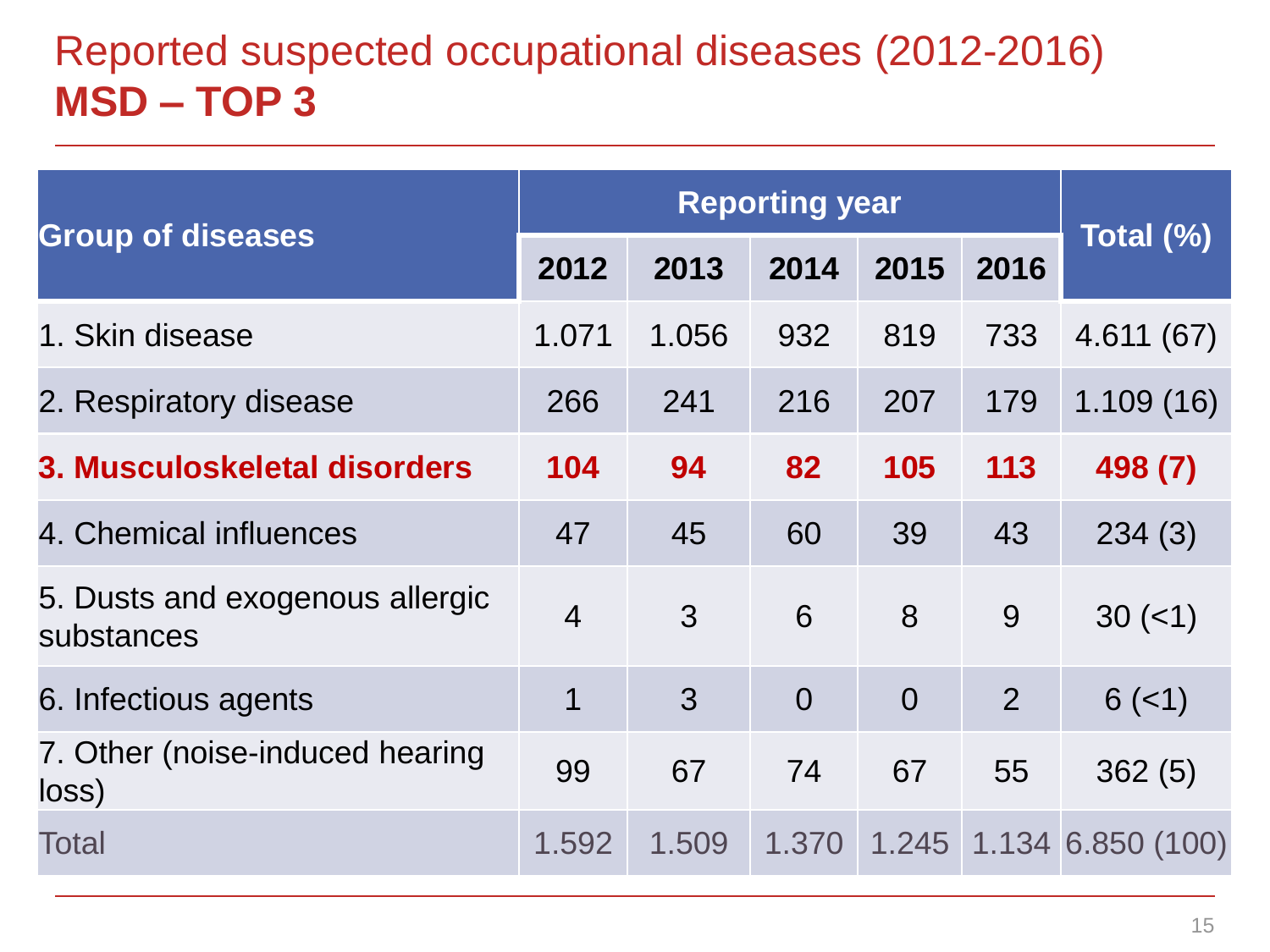### Type of the suspected occupational MSD

| <b>Type of MSD</b>                                                                                                                                             | $\%$ |
|----------------------------------------------------------------------------------------------------------------------------------------------------------------|------|
| 1. Diseases of the back and spine<br>[cervical disc shifts; low-back-pain, other protrusion]                                                                   | 59   |
| 2. Diseases of the upper extremities<br>[epicondylitis, tenosynovitis, shoulder diseases, periarthritis of<br>the hand, carpal tunnel syndrome, rhizarthrosis] | 33   |
| 3. Diseases of the lower extremities<br>[gonarthrosis, injury of knee joints]                                                                                  |      |

→ Only 10 suspected cases with MSD were confirmed as occupational disease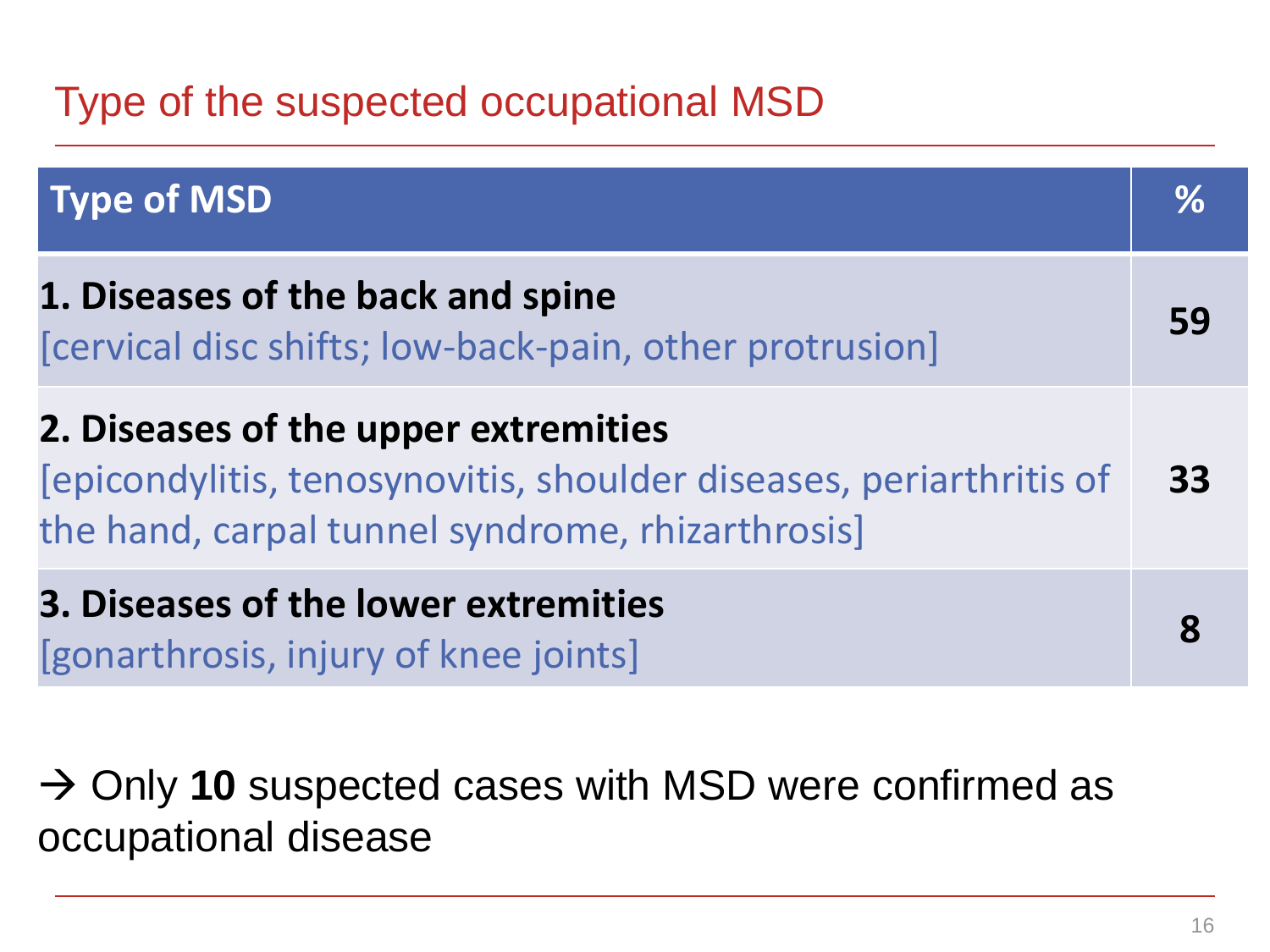### 3. Data from three health insurance companies in GER (2011) **MSD** – **TOP 1**

| <b>Health insurance</b><br>companies | <b>IKK Classic</b> |                   | <b>AOK Bayern</b> |                   | <b>IKK Nord</b> |                   |
|--------------------------------------|--------------------|-------------------|-------------------|-------------------|-----------------|-------------------|
| <b>No. of hairdressers</b>           | 29,646<br>(%)      | <b>All</b><br>(%) | 18,167<br>(%)     | <b>All</b><br>(%) | 4,029<br>(%)    | <b>All</b><br>(%) |
| 1. MSD                               | 21                 | 26                | <b>16</b>         | 23                | 21              | 25                |
| 2. Injuries/Poisoning                | 14                 | 13                | 12                | 14                | <b>15</b>       | 24                |
| 3. Respiratory<br>diseases           | 11                 | 16                | <b>15</b>         | 11                | 14              | 13                |
| 4. Psychological<br>diseases         | <b>11</b>          | 9                 | <b>10</b>         | 10                | <b>12</b>       | 9                 |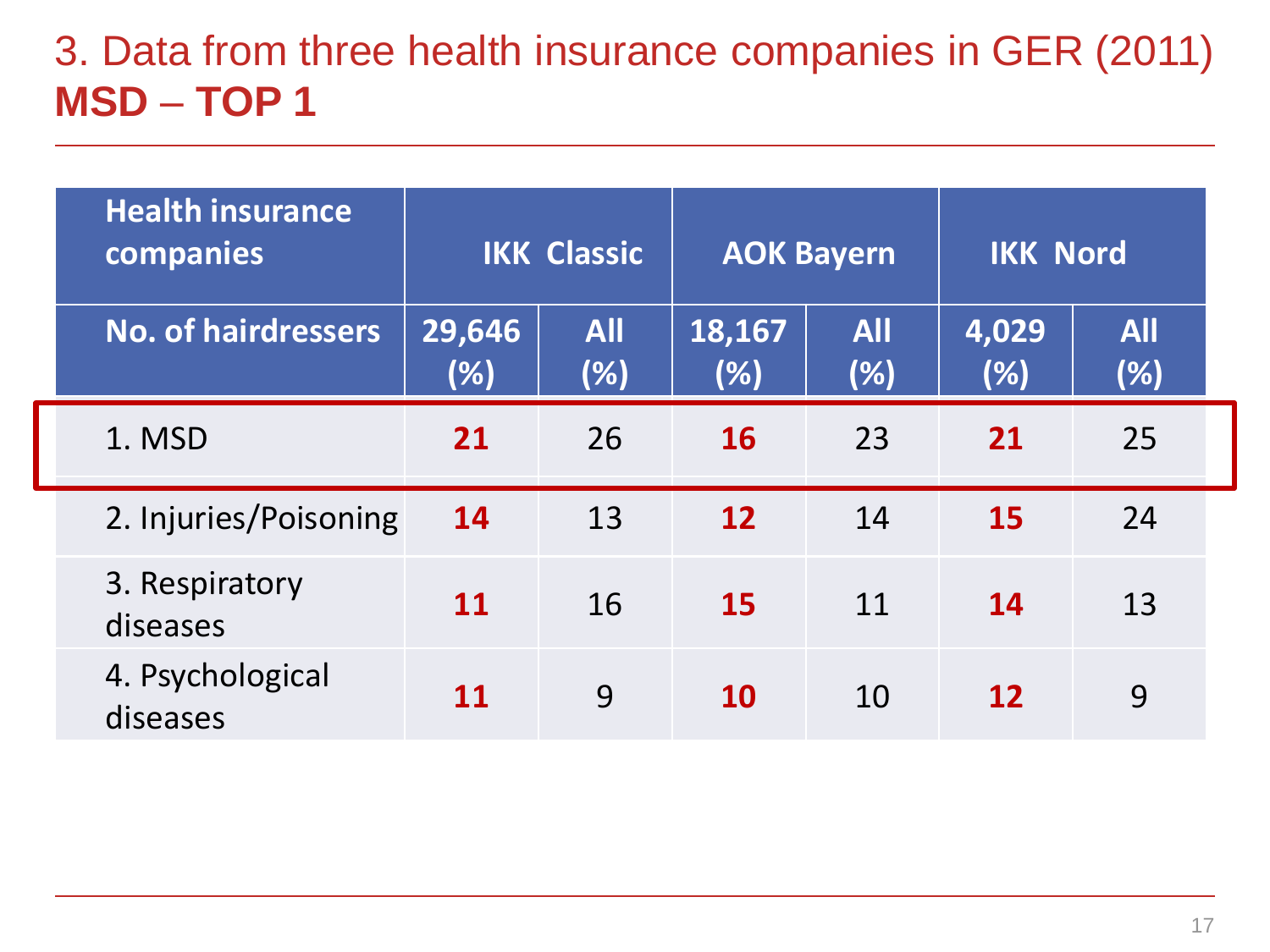- Hairdressing is not accidents prone
- Following German law MSD in hairdressers is seldom recognized as an occupational disease

MSD is a frequent cause of absence from work